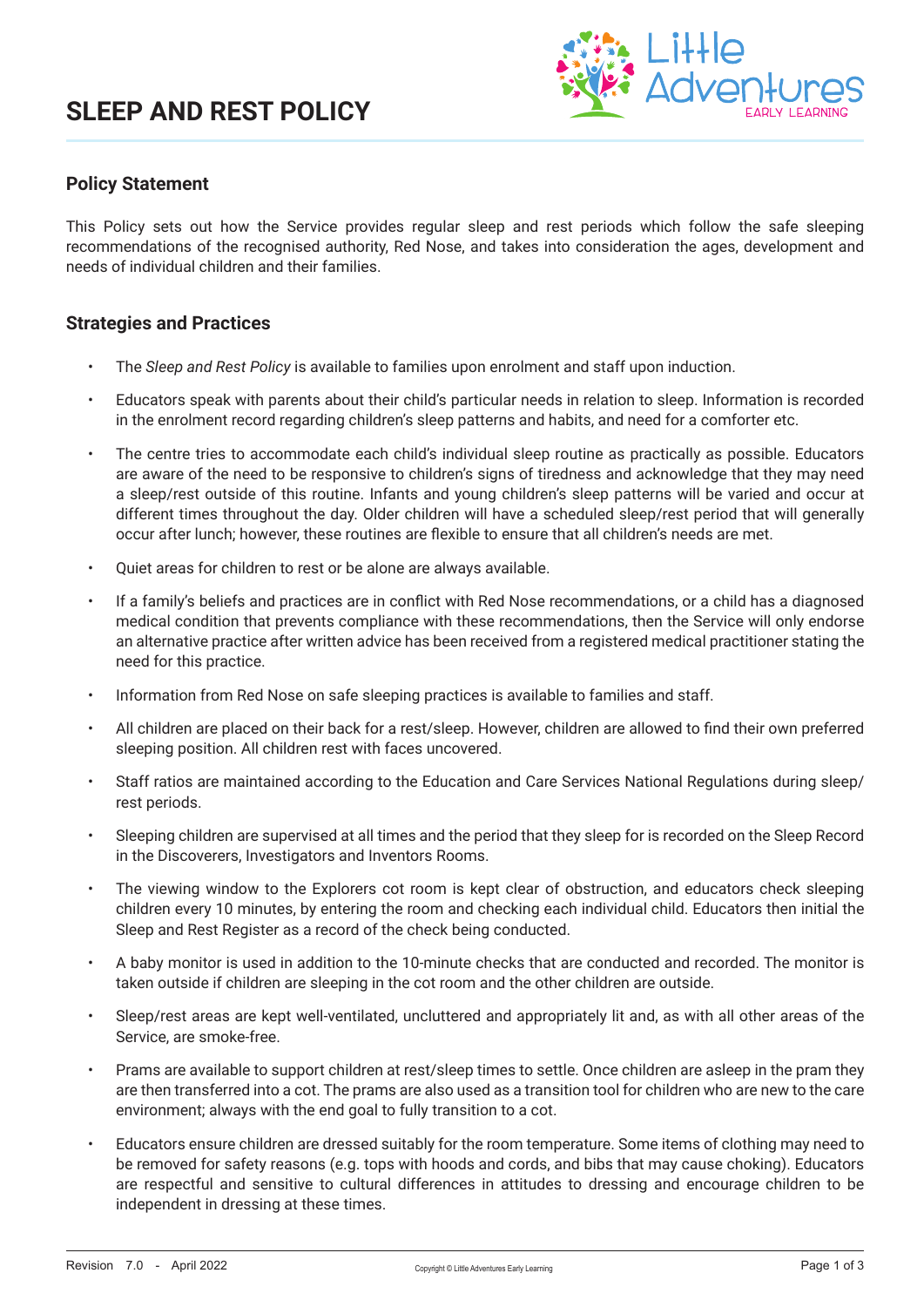# **SLEEP AND REST POLICY**



- Any jewellery that is seen as a safety risk (including amber teething necklaces) will be removed from children prior to sleep/rest times and will be replaced upon waking.
- Any dummies used by children are only available at rest/sleep times and at other times that educators deem necessary, such as when settling or feeling unwell. The dummies are stored in the fridge in individually labelled containers. Families are encouraged to leave a dummy at the service. Dummy chains will not be used at the service and will be removed and provided to the families.
- Comforters from home will be given to children who need them to settle. However, toys with ribbons, removable parts or parts that can be looped over a child's head cannot be used because of the Service adherence to Red Nose guidelines. Once children are settled and asleep, their comforters will be removed to ensure optimal safety. These can be re-offered to children in order to resettle.
- To help children relax for sleep/rest, educators play calming music, use quiet soothing voices and, sometimes, use guided relaxation techniques.
- While all children need time to relax at the Service, some do not need to sleep during the day. Rather, they only require a quiet comfortable place to relax.
- Children's voices are respected, and no child is made to sleep against their wishes or needs.
- Children are left to wake of their own accord, and educators attend to and soothe them when they do wake. Staff will work in collaboration with families to ensure that their child is receiving an appropriate amount of sleep while in care. Families may ask educators to wake their child after a certain time frame; however, the decision to wake a child will be based on the needs of the child at the time. Staff will wake children in a respectful, quiet and unhurried manner.
- In instances where families request that their child remain awake, that child will not be encouraged to sleep. However, if the child should subsequently fall asleep, or ask for a rest, educators will support the child to do so.
- The Service supplies age appropriate individual cots, beds and linen. Bed linen is washed weekly for full-time children or after each child's last day of their attendance pattern. Cots are prepared/made in line with Red Nose safe sleeping guidelines.
- Bed linen is stored hygienically.
- The children's beds are cleaned daily, after each use, before being stored. If families wish for their child to use a cushion or pillow to support their sleep and rest on a bed, then these must be provided by the family.
- Beds are positioned so that educators may walk between them to gain easy access to every bed.
- Children are placed with their feet at the bottom of their cot or bed, and bedclothes are tucked in securely as per Red Nose safe sleeping guidelines.
- If parents ask for their child to be 'wrapped' as a means of settling for sleep, educators ensure that a lightweight wrap is used, the baby is not wrapped too tightly, and that the wrap is kept away from the face. Once children can roll over, they will no longer be able to have their hands contained in wraps, muslins or Sleeping Sacks. This is in line with Red Nose guidelines.
- Quilts, doonas, duvets, pillows, cot bumpers or lambskins are not used in cots. Other materials such as blankets and spare sheets are not draped over the sides or ends of cots to block light or children's view of each other.
- No bottles are given to children in their cots.
- Mobiles or toys with stretch elastic cords are not used within reach of cots.
- Cots are positioned well away from dangling electrical and curtain /blind cords, heaters, fans and other electrical appliances, and power points.